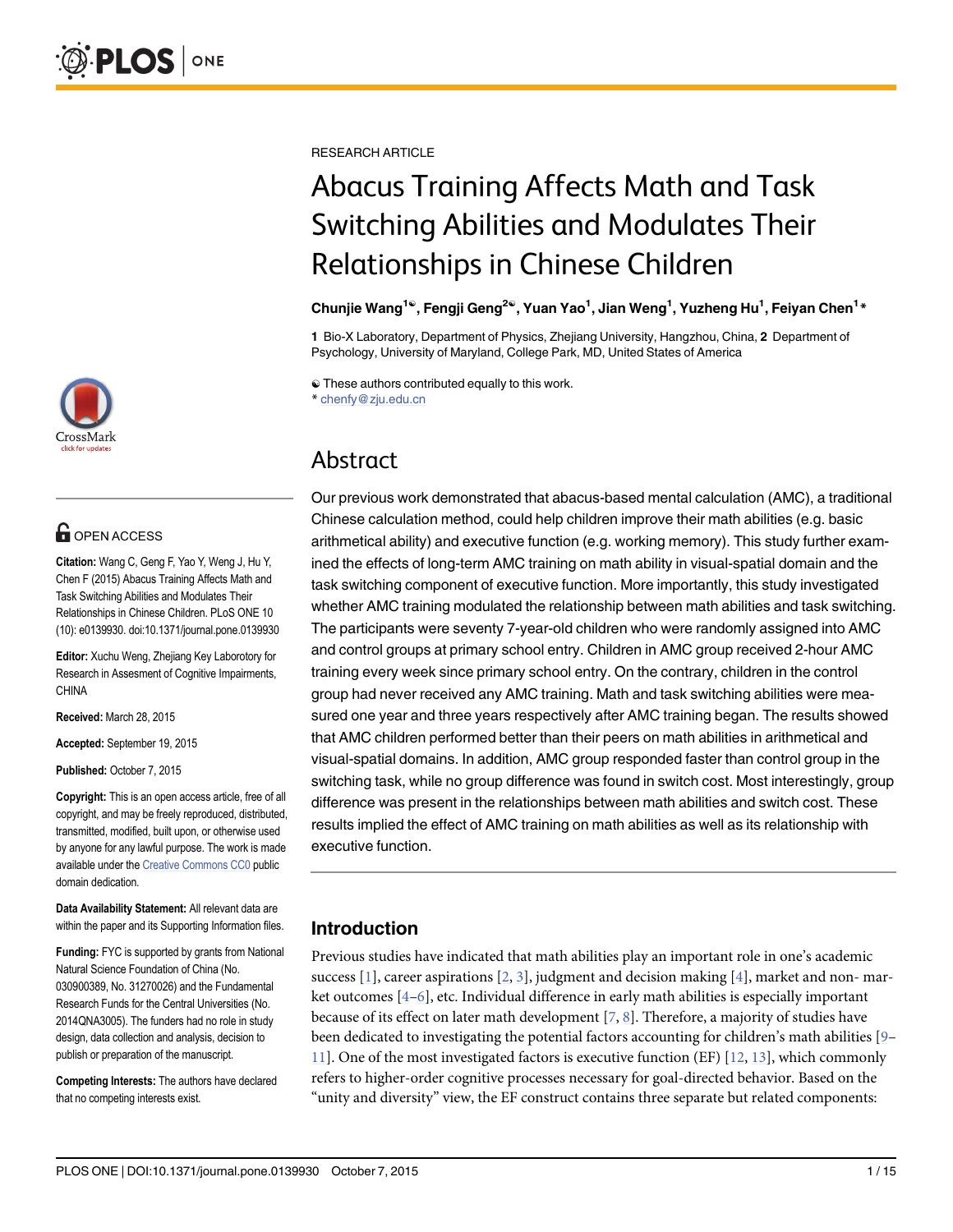<span id="page-1-0"></span>working memory, inhibition, and task switching  $[14]$ . However, recent studies  $[15, 16]$  $[15, 16]$  $[15, 16]$  have further proposed that inhibition is not an independent component of the EF construct, which may be composed only of working memory and task switching.

Working memory refers to a limited capacity involved in storage, manipulation and retrieval of relevant information [[17\]](#page-12-0). It is assumed that problem-solving processes in arithmetic, algebra and geometry often involve the storage of relevant information and retrieval of partial results, which may rely on working memory resources [\[18\]](#page-12-0). Task switching refers to the ability switching back and forth between multiple and conflicting conceptual representations, strategies, and/or mental sets  $[14, 19]$  $[14, 19]$  $[14, 19]$ . It may also restrain math abilities because solving math problems requires individuals to switch flexibly between different operations, strategies and problem-solving steps [\[18\]](#page-12-0). Past research has showed that working memory is a stable predictor of different math abilities  $[20, 21]$  $[20, 21]$  $[20, 21]$  $[20, 21]$  $[20, 21]$ , but the findings for the associations between task switching and math abilities are still scarce and inconclusive. For example, several studies have shown that task switching is significantly correlated with math abilities [\[12](#page-11-0), [18,](#page-12-0) [22\]](#page-12-0), while other studies failed to duplicate such relationship  $[23, 24]$  $[23, 24]$  $[23, 24]$  $[23, 24]$  $[23, 24]$ . Thus, further exploring the associations between task switching and math abilities is of great importance, which can help us gain a more comprehensive understanding of the underlying cognitive basis for math success and thus develop more effective math instruction methods.

Some studies have revealed that proper interventions can simultaneously improve one's math abilities and EF  $[25-27]$  $[25-27]$  $[25-27]$ , in line with the finding of a strong relationship between them. Here, we focused on abacus-based mental calculation (AMC) training, a traditional method widely used in Asian countries to help children perform calculations [\[28](#page-12-0)]. Initially, Abacus users learn to calculate with a physical abacus, gradually they can get rid of the physical abacus, and calculate extraordinary large numbers via an imagined abacus in their minds with unusual speed. Researchers have demonstrated that AMC training is an effective intervention to improve children's mental arithmetical ability  $[28–30]$  $[28–30]$  $[28–30]$  $[28–30]$ , but it remains unclear whether the training affects high-order math abilities. Neuroimaging studies have indicated that abacus experts perform mental calculation by using motor and visual-spatial resources [\[31,](#page-12-0) [32\]](#page-12-0) and that AMC training enhances white matter tracts integrity related to visual-spatial processing [\[33](#page-12-0)]. Therefore it is reasonable to hypothesize that AMC training might help children improve math abilities in visual-spatial domain. Recent studies have also shown that AMC children have advantages in some other cognitive abilities, such as numerical processing efficiency [[34](#page-12-0)], memory spans [[33](#page-12-0)], simple working memory [\[35\]](#page-12-0), and general intelligence [[36\]](#page-12-0). In contrast to abundant findings of positive AMC training effects, no study, to our knowledge, has ever reported any detriment effect of AMC training although one study has indicated no differences between AMC experts and controls on the more active aspect of working memory [\[37\]](#page-12-0). Moreover, no study to date has assessed whether AMC training affects the task switching aspect of EF. As long-term AMC training enables users to operate beads in different spatial locations within a very short timing window, it may enhance the efficiency switching between complicated contexts.

Furthermore, another intriguing question deserves exploring. Given that both task switching ability and AMC training can enhance individual's math abilities [\[22,](#page-12-0) [28](#page-12-0)–[30](#page-12-0), [38](#page-12-0)], it is possible that an interaction exists between task switching and AMC training in predicting math abilities. Our previous neuroimaging study [[32\]](#page-12-0) has indicated that AMC children mainly activated areas of frontal-temporal circuit during simple serial calculation but activated frontalparietal circuit during complex serial calculation. In contrast, for control children, the activated areas were almost similar during both simple and complex calculation. This implied that when solving math problems with increasing difficulty, AMC children tended to flexibly switch to more appropriate strategies while controls continued with the old strategy. Hence, AMC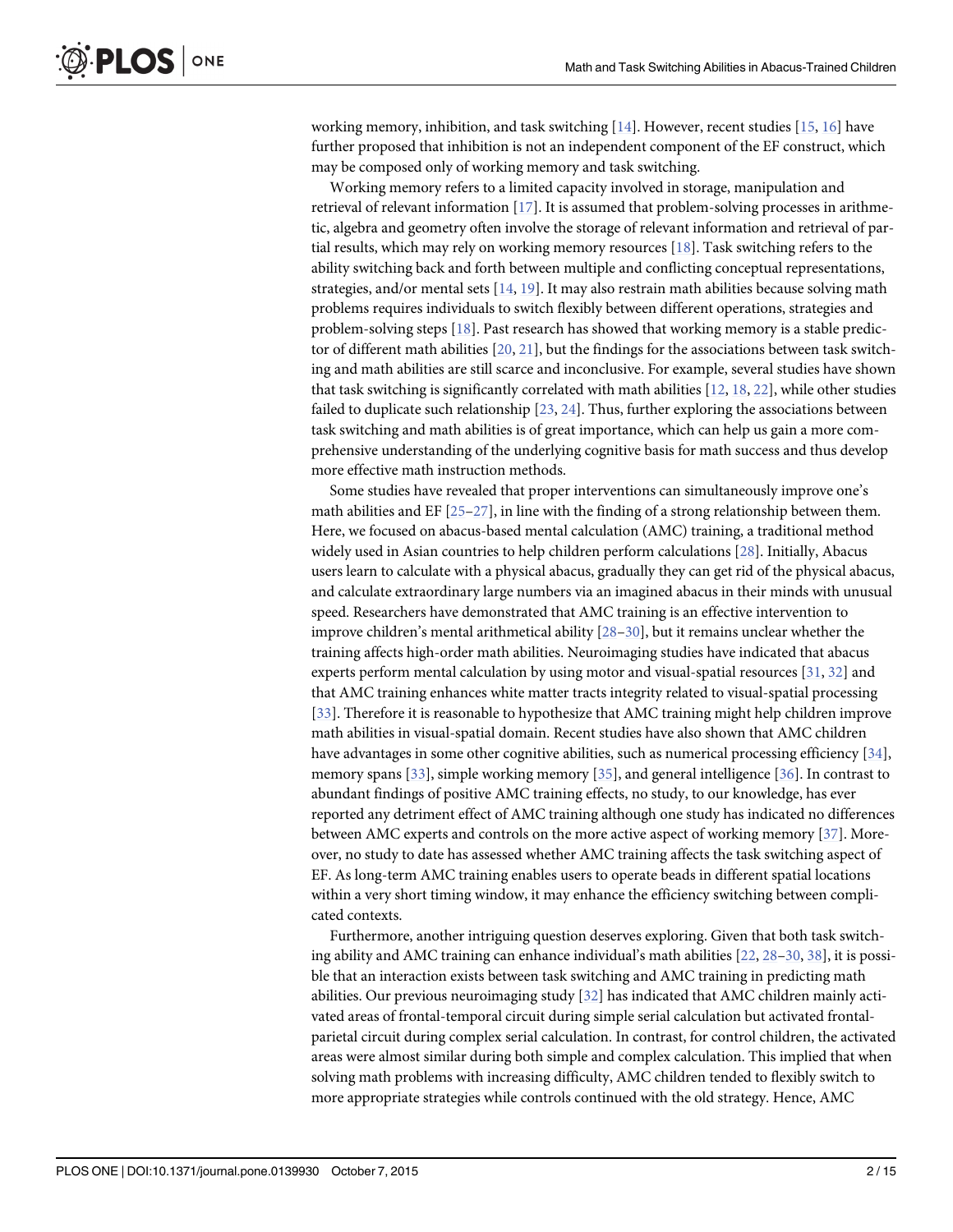<span id="page-2-0"></span>children might utilize more powers of their task switching ability in solving math problems. Therefore, we hypothesized that the relationship between task switching and math abilities might be stronger in AMC children. That is, AMC training would serve as a moderator in such relationship.

In summary, the current study attempted to explore the impact of long-term AMC training on math abilities, task switching ability and their relationships. Our first prediction was that long-term AMC training would be associated with better performance in both arithmetical and visual-spatial math abilities. Secondly, we predicted that long-term AMC training would also affect the task switching aspect of executive function. Finally, we predicted that long-term AMC training would modulate the relationship between task switching and math abilities (arithmetical ability and visual-spatial ability).

# Materials and Methods

#### Ethics Statement

The study was approved by the Institutional Review Board of Zhejiang University and was conducted in accordance with the guidelines of Helsinki Declaration. Written informed consent was obtained from all participants or their guardians before the implementation of the experiments.

# Participants and Procedure

Eighty-two children were recruited from a primary school at school entry and were randomly assigned to either AMC or control groups. All subjects were reported to have no hearing loss, normal or corrected-to-normal visual acuity, no history of neurological disorders and no experience of abacus practice by their parents. We informed all the participants that the study was designed to investigate early child development throughout the whole primary school. Additionally, for participants in the AMC group, we informed them that the study also investigated the developmental effect of AMC training. Thus, we disclosed enough information to the participants and their guardians in order to help them decide if they want to attend our study. Twelve children (10 AMC and 2 control children) were excluded from the study because of their absence in some evaluations and/or school transferring. Hence the AMC group and the control group consisted of 31 (17 boys) and 39 (18 boys) children, respectively.

The baseline evaluation included two questionnaires, a Raven Test and a go/no-go task to measure preschool behaviors, intelligence and inhibition. It was conducted at the start of grade 1 (AMC group: mean age =  $6.89 \pm 0.41$ ; control group: mean age =  $6.90 \pm 0.45$ ). Then the AMC group received intensive AMC training for two hours per week at school, while the control children received no physical or mental abacus instruction at or after school. The project was designed to guarantee that both groups had studied the same school curriculum except AMC training. The second and third evaluations were conducted at grade 2 (AMC training length = 9 months; AMC group: mean age =  $8.14 \pm 0.41$ ; control group: mean age  $= 8.15 \pm 0.45$ ) and at grade 4 (AMC training length  $= 26$  months; AMC group: mean age =  $10.22 \pm 0.41$ ; control group: mean age =  $10.23 \pm 0.45$ ) respectively. Both switching task and math test were administrated in these two testing phases. Each evaluation phase lasted approximately two weeks. The go/no-go task and the switching task were tested individually in a quiet room at school, whereas the raven and math tests were administrated in a group.

#### **Materials**

Parent Report Questionnaires. The Chinese version of Early School Behavior Rating Scale–Parent Form (ESBS-P) [\[39,](#page-12-0) [40\]](#page-13-0) was used to assess parents' perception of their children's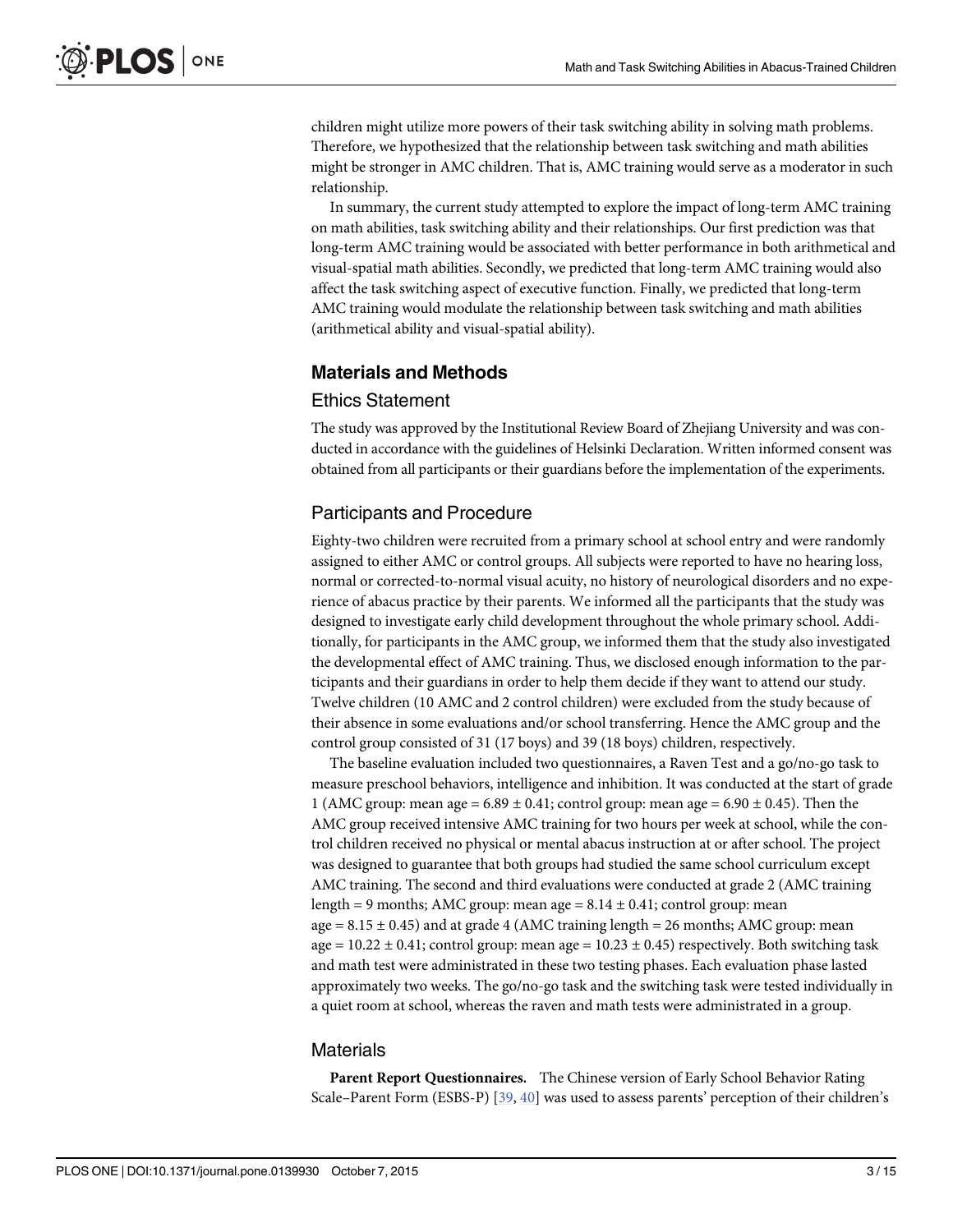<span id="page-3-0"></span>preschool behaviors in three dimensions: social competence (16 items), anxiety (18 items), and conduct (9 items) problems. All the items were rated by parents on a 4-point rating scale from 1 = hardly ever to 4 = almost always. Besides, the Chinese version of Dimension of Mastery Questionnaire–Parent Form (DMQ-P) [[41](#page-13-0), [42](#page-13-0)] was used to assess parents' perception of their children's motivation behaviors in six dimensions: object-oriented persistence (9 items), social persistence with adults (6 items), social persistence with children (6 items), gross motor persistence (8 items), mastery pleasure (6 items), negative reaction to failure (5 items). All the items were rated by parents on a 5-point rating scale from  $1 = not$  at all typical to  $5 = very$  typical.

Raven Test. The Chinese version of Combined Raven Test for Children [[43](#page-13-0)] was a paperpencil test. Participants had 40 minutes to complete 6 units (with 12 items in each unit). Each item consisted of a series of geometric figures with one of them missing. Children were asked to find a missed figure among several options. Intelligence raw score was computed for each child and then standardized according to the age norm [\[44\]](#page-13-0).

Go/No-go Task. In the go/no-go task, participants were instructed to respond when they saw animal pictures (go trials) but inhibit their response when they saw chimpanzees (no-go trials). Each animal picture was displayed for 500 ms with an interval of between 1100–1200 ms. There were a practice block of 12 trials and two formal blocks of 70 trials. No-go trials accounted for 20% of the formal trials.

**Math Test.** The Heidelberg Rechentest (HRT) [\[45\]](#page-13-0) is a standardized math test for primary school pupils in Germany and consists of two subscales evaluating different mathematical abilities. The Chinese version of HRT (CHRT) has been reported to have good reliability (Cronbach's alphas were above 0.70 for each subscale) and validity (correlation coefficients between each subtest and corresponding subscale ranged from 0.60 to 0.90) [ $46, 47$  $46, 47$  $46, 47$ ]. Therefore, the CHRT was used in the current study to measure math abilities.

The subscale of arithmetical ability consisted of six timed subtests: mental addition (e.g. 17  $+ 15 =$ ), mental subtraction (e.g.  $50-14 =$ ), mental multiplication (e.g.  $15-4 =$ ), mental division (e.g.  $28 \div 4 =$ ), number equations filling (e.g.  $4 + 3 + 7$ ) and number comparison (e.g.  $2 + 9$  20). Trials in each subtest were presented serially with an order of increasing difficulty. Mental multiplication and division were not administered in grade 2 because the second graders had not yet received relevant courses at school.

The subscale of visual-spatial ability included five timed subtests. In the subtest of line estimation, children were required to estimate the length of a series of two-dimensional black lines by comparing them with three presented one-dimensional lines representing length of 1, 5 and 10. In the subtest of pictures counting, children were required to count how many small pictures in each frame. In the subtest of cubes counting, children were required to find out how many small cubes build a three-dimensional figure. In order to give a correct answer, children needed to find out not only the visible cubes, but also the invisible cubes that were completely or partly covered and were necessary to build the figure. In the subtest of number connecting, twenty numbers were randomly presented in each frame and children were required to visually search and connect them with an increasing order of 1 to 20. In the subtest of number sequences, children were required to write three missing numbers in number sequences by deductive reasoning the rule. An additional subtest of copying numbers was first administrated to help children adapt to the other subtests. T scores were computed for these two subscales according to the Chinese adapted city norm in grade 2 and grade 4, respectively.

Dots Task. The adapted Dots task [[48](#page-13-0)] was used to measure task switching ability. For each trial, a fixation was presented on the screen for 500 ms with a blank interval followed by for 500ms. Subsequently, the target (either striped or gray dot with diameter equal to 1 cm) was displayed either at the left or right side of the screen up to 750 ms, and disappeared once a response was detected ([Fig 1](#page-4-0)). A blank interval was presented for 500 ms before the onset of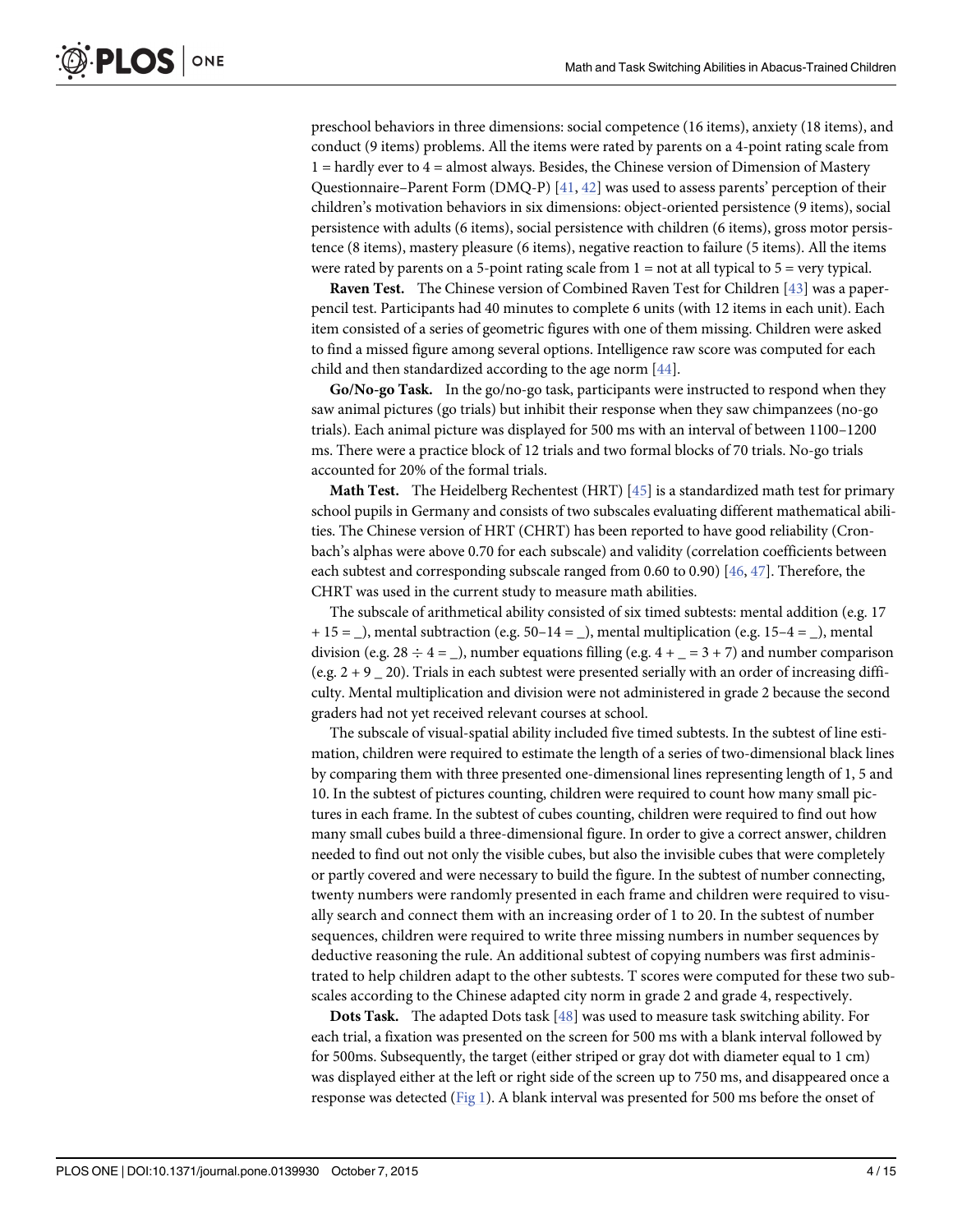<span id="page-4-0"></span>

[Fig 1. S](#page-3-0)timulus and procedure in the Dots task. (A) The time procedure in each trial for the task. (B) Two types of dots were used in the task.

doi:10.1371/journal.pone.0139930.g001

next trial. The task consisted of three blocks. The congruent block included 20 trials in which only one type of the dots was presented, and children were asked to press "f" or "j" button on the computer keyboard according to the rule "press on the same side as the dot". The incongruent block included 20 trials in which another type of the dots was presented, and children were required to inhibit the previously learned rule and press the button on the opposite side of the dot. The mixed block consisted of 61 trials where the above two types of dots were presented. Children were required to remember the rules (e.g., striped same side; gray opposite side) and switch between the two rules. Participants performed four practice trials before entering the formal testing of each block. Half participants in each group were asked to respond in the same side to striped dots and respond in the opposite side to gray dots, while the opposite rule was given to the other half of subjects.

#### Data Analysis and Statistics

All analyses were conducted using SPSS 20.0 for windows. In the go/no-go task, inhibitory ability was measured by error rate of no-go trials, accuracy and median RT of go trials. Math abilities were measured by arithmetical and visual-spatial subscales in the CHRT. Two children in control group were excluded from final analysis because their visual-spatial math scores were 3 SD beyond the mean value. In the Dots task, trials with RT faster than 200 ms were excluded from the analyses to prevent anticipation responses  $[48]$  $[48]$ . Then accuracy and median RT for correct responses were calculated for each condition. According to Davidson's study, nonswitch trials were defined as the present trials with same rules as the previous trials in the mixed block, while switch trials were defined as the present trials with different rules compared to the previous trials in the mixed block. Local switch cost  $[19, 48, 49]$  $[19, 48, 49]$  $[19, 48, 49]$  $[19, 48, 49]$  $[19, 48, 49]$  $[19, 48, 49]$  was then calculated by subtracting accuracy/ median RT in the switch trials from that in the non-switch trials. The sizes of these switch costs were regarded as a measure of task switching ability in the current study (the smaller the switch cost, the better the task switching ability).

#### **Results**

#### Baseline Performance

No significant differences between the AMC and control groups were found at baseline evaluation in terms of children's mean age, gender distribution, preschool behaviors, intelligence, and inhibitory ability, as reported in [Table 1](#page-5-0).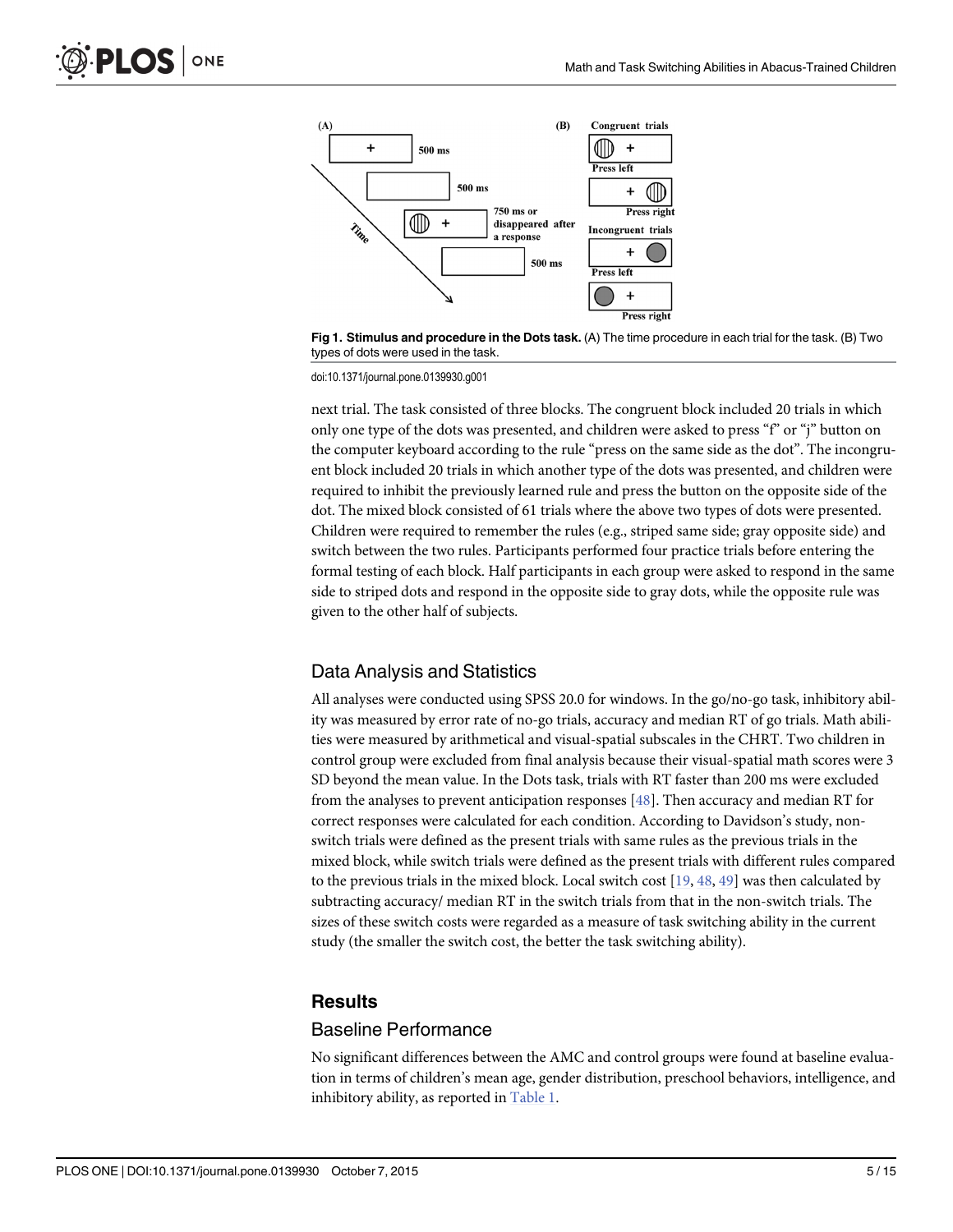# <span id="page-5-0"></span>Math Abilities

For children's performance on both arithmetical and visual-spatial subscales, repeated ANOVA model included Group (AMC or control) as a between-subject factor, and Grade (grade 2 or grade 4) as a within-subject factor. There were main effects of group in both subscales  $(F (1, 66) = 38.26, p < .001,$  partial  $\eta^2 = .37; F (1, 66) = 17.18, p < .001,$  partial  $\eta^2 = .21$ ), indicating that AMC children performed better than control children. In addition, there were a main effect of Grade (F (1, 66) = 26.81,  $p < .001$ , partial  $\eta^2 = .29$ ) and an interaction between Group and Grade (F (1, 66) = 37.48,  $p < .001$ , partial  $\eta^2 = .36$ ) in the arithmetical subscale. Further analyses with Bonferroni correction indicated that AMC children improved significantly from grade 2 to grade 4 ( $p < .001$ ), which was not present in control children ( $p = .49$ ). [Table 2](#page-6-0) showed the mean of arithmetical and visual-spatial subscales for each group in both grades.

#### Task Switching

In the Dots task, median RTs were not associated with accuracy in both grades (grade 2:  $r =$ -.03,  $p > 0.05$ ; grade 4:  $r = -0.21$ ,  $p > 0.05$ ), indicating no speed-accuracy trade-off. [Table 2](#page-6-0) showed the mean of median RTs and accuracy for the two groups in the Dots task.

RTs. For the two pure blocks, repeated ANOVA model included Group (AMC or Control) as a between-subject factor, and Grade (grade 2 or grade 4) as a within-subject factor. Results showed that AMC group had shorter RTs than control group only in the congruent block,  $F(1, 66) = 6.25, p < .05,$  partial  $\eta^2 = .09$ . Children in grade 4 was faster than in grade 2 in both congruent and incongruent blocks (congruent block:  $F(1, 66) = 93.03$ ,  $p < .001$ , partial  $\eta^2 =$ .59; incongruent block:  $F(1, 66) = 112.06$ ,  $p < .001$ , partial  $\eta^2 = .63$ ). There were no other main effect of group and any interaction.

For the mixed block, repeated ANOVA analyses were carried out, including Group (AMC or Control) as a between-subject factor, Switch Type (non-switch or switch) and Grade (grade 2 or grade 4) as within-subject factors. AMC group was faster than control group in RTs,  $F(1, 66) = 7.67$ ,  $p < .01$ , partial  $\eta^2 = .10$ . RTs in non-switch trials were shorter than in switch trials, suggesting the presence of switch cost on RT,  $F(1, 66) = 134.62$ ,  $p < .001$ , partial  $\eta^2 = .67$ .

|                   |                                  | AMC group     | Control group | <b>Group differences</b> |
|-------------------|----------------------------------|---------------|---------------|--------------------------|
| Age               |                                  | 6.89(0.41)    | 6.90(0.45)    | $t(66) = .06, p = .95$   |
| Gender            | percentage of boys               | 54.84%        | 43.24%        | $X^2 = .91, p = .34$     |
| ESBS-P            | competence                       | 43.77(5.28)   | 43.32(8.41)   | $t(66) = .26, p = .80$   |
|                   | anxiety                          | 31.23(5.04)   | 29.78(4.88)   | $t(66) = 1.20, p = .24$  |
|                   | conduct                          | 13.90(2.57)   | 14.89(2.85)   | $t(66) = 1.49, p = .14$  |
| DMQ-P             | object-oriented persistence      | 3.42(0.49)    | 3.31(0.59)    | $t(66) = .79, p = .43$   |
|                   | social persistence with adults   | 3.94(0.62)    | 4.09(0.62)    | $t(66) = 1.03, p = .31$  |
|                   | social persistence with children | 4.04(0.74)    | 4.23(0.50)    | $t(66) = 1.27, p = .21$  |
|                   | gross motor persistence          | 3.69(0.61)    | 3.72(0.56)    | $t(66) = .20, p = .84$   |
|                   | mastery pleasure                 | 4.01(0.50)    | 4.03(0.55)    | $t(66) = .19, p = .85$   |
|                   | negative reaction to failure     | 3.29(0.72)    | 3.50(0.48)    | $t(66) = 1.41, p = .16$  |
|                   | general competence               | 3.56(0.63)    | 3.51(0.64)    | $t(66) = .33, p = .75$   |
| Intelligence      |                                  | 104.52(10.65) | 102.92(11.97) | $t(66) = .58, p = .57$   |
| <b>Inhibition</b> | accuracy of go trials            | 0.94(0.04)    | 0.94(0.04)    | $t(66) = .31, p = .76$   |
|                   | error of no-go trials            | 0.31(0.13)    | 0.35(0.17)    | t (66) = 1.24, $p = .22$ |
|                   | RT of go trials                  | 549(67)       | 541(84)       | $t(66) = 0.46, p = .65$  |

[Table 1.](#page-4-0) Baseline comparisons for the two groups.

doi:10.1371/journal.pone.0139930.t001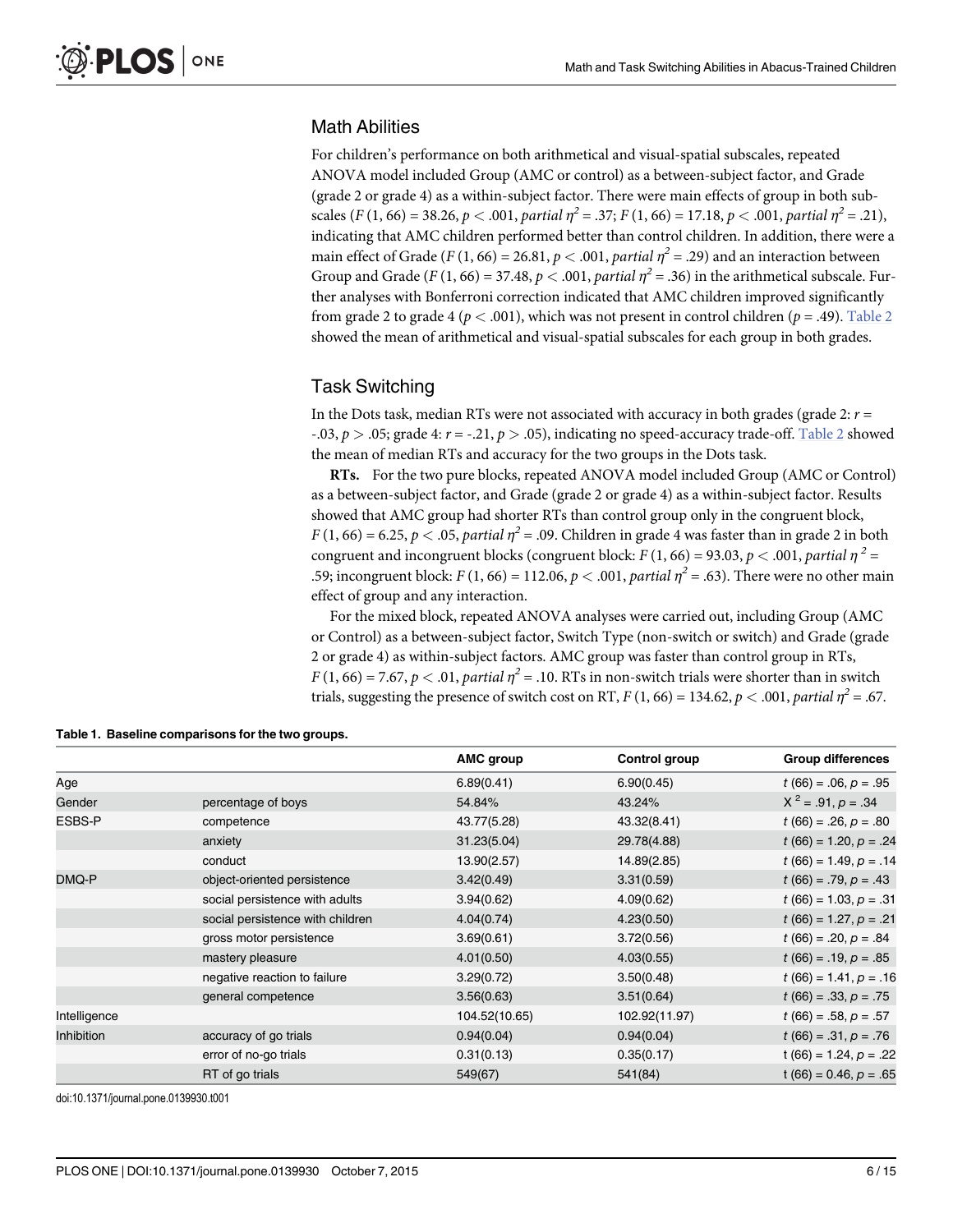#### <span id="page-6-0"></span>[Table 2.](#page-5-0) Performance in math test and Dots task for both groups.

|             |                        |           | Grade 2     |               | Grade 4      |               |
|-------------|------------------------|-----------|-------------|---------------|--------------|---------------|
|             |                        |           | AMC group   | Control group | AMC group    | Control group |
| <b>Math</b> | Arithmetical ability   |           | 51.97(7.32) | 44.99(9.07)   | 60.68(8.96)  | 44.26(8.02)   |
|             | Visual-spatial ability |           | 56.65(7.58) | 49.29(7.71)   | 57.16(11.22) | 48.69(8.48)   |
| Dots task   | Congruent              | accuracy  | 0.99(0.02)  | 0.95(0.06)    | 0.99(0.03)   | 0.99(0.02)    |
|             |                        | <b>RT</b> | 480(84)     | 521(84)       | 378(72)      | 417(73)       |
|             | Incongruent            | accuracy  | 0.90(0.09)  | 0.90(0.08)    | 0.96(0.04)   | 0.96(0.06)    |
|             |                        | <b>RT</b> | 620(112)    | 637(110)      | 473(79)      | 512(78)       |
|             | Mixed                  | accuracy  | 0.75(0.11)  | 0.72(0.12)    | 0.89(0.08)   | 0.86(0.10)    |
|             |                        | <b>RT</b> | 745(106)    | 800(120)      | 600(78)      | 648(74)       |

doi:10.1371/journal.pone.0139930.t002

Children in grade 4 responded faster than in grade 2,  $F(1, 66) = 91.95$ ,  $p < .001$ , partial  $\eta^2 = .58$ . There was an interaction between Switch Type and Grade,  $F(1, 66) = 19.69$ ,  $p < .001$ , partial  $\eta^2$  $=$  .23. Further analysis indicated that grade 4 had smaller RT switch cost than grade 2 (Fig 2).

**Accuracy.** For the two pure blocks, the 2 (Group)  $\times$  2 (Grade) repeated ANOVA model showed that AMC children were more accurate than their peers in the congruent block,  $F(1, 1)$ 66) = 6.85,  $p < .05$ , partial  $\eta^2 = .09$ . Grade 4 had higher accuracy than grade 2 (congruent block:  $F(1, 66) = 7.47$ ,  $p < .01$ , partial  $\eta^2 = .10$ ; incongruent block:  $F(1, 66) = 27.38$ ,  $p < .001$ , partial  $\eta^2$  = .29). The interaction of Group by Grade was significant in the congruent block, F  $(1, 66) = 7.55$ ,  $p < .01$ , partial  $\eta^2 = .10$ . Further analysis revealed that AMC children were more accurate than their peers in grade 2,  $F(1, 66) = 8.89, p < .01,$  partial  $\eta^2 = .12$ , which was not found in grade 4.

For the mixed block, the 2 (Group)  $\times$ 2 (Switch Type)  $\times$ 2 (Grade) repeated ANOVA model indicated that children were more accurate in non-switch than switch trials,  $F(1, 66) = 53.18$ , p  $<$  0.001, partial  $\eta^2$  = .45, suggesting the switch cost on accuracy. Grade 4 had higher accuracy than grade 2, F (1, 66) = 93.40,  $p < .001$ , partial  $\eta^2 = .59$ . Besides, the interaction of condition by grade was also significant,  $F(1, 66) = 15.69$ ,  $p < .001$ , partial  $\eta^2 = .19$ , suggesting that grade 4 had smaller switch cost measured by accuracy than grade 2 (Fig 2). There were no findings involving group.

#### Predicting Math Abilities

To investigate if AMC training modulates the relationship between task switching and math abilities, hierarchical regression was conducted separately for arithmetical ability and visual-



Fig 2. Switch cost measured by mean RT and accuracy for the two groups across grades. The error bars represented one standard error of the mean.

doi:10.1371/journal.pone.0139930.g002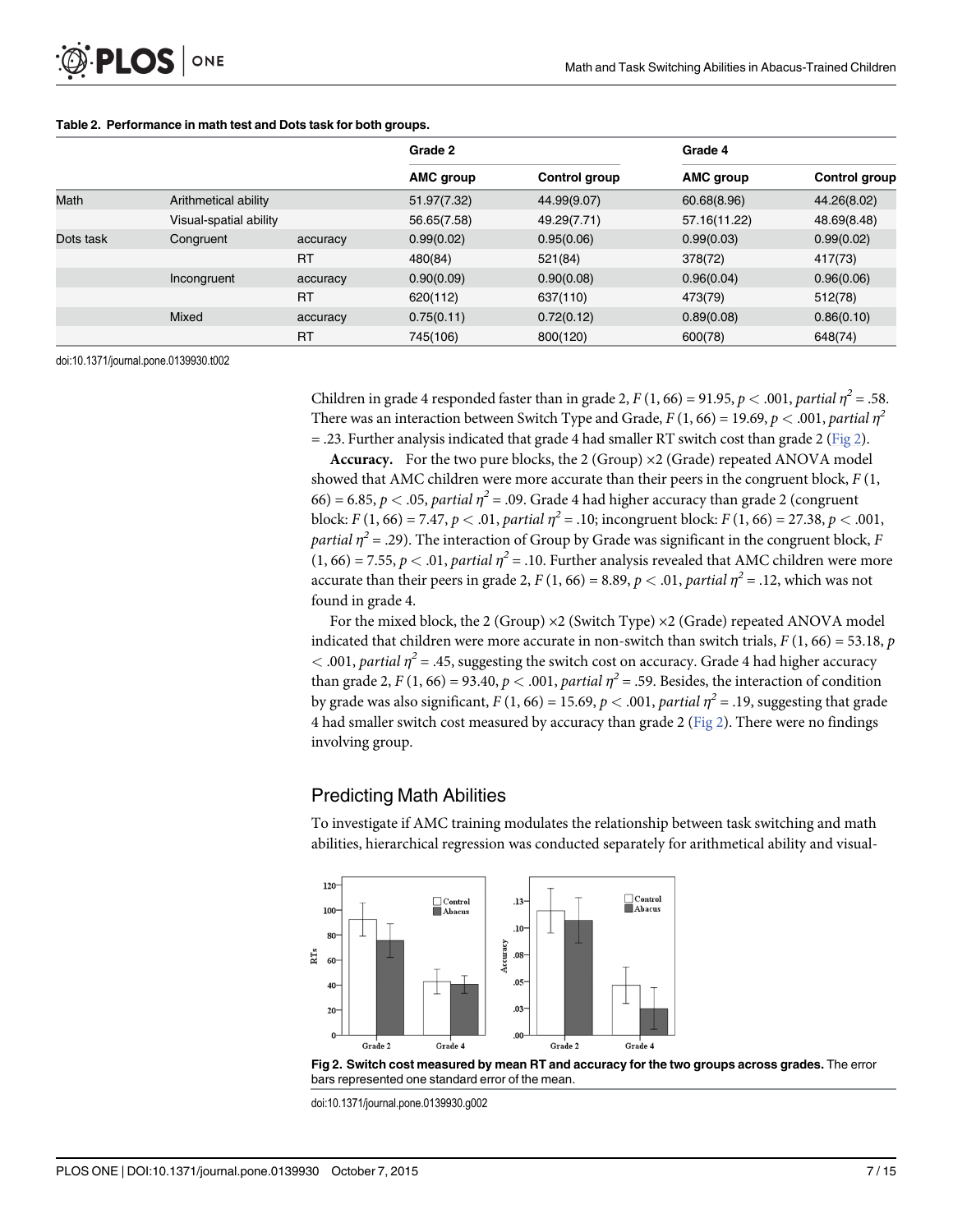#### <span id="page-7-0"></span>Table 3. Correlations among study variables.

|                 |                           | <b>Baseline</b><br>Intelligence | Grade 2                     |                         |                                | Grade 4                       |                             |                         |                                |
|-----------------|---------------------------|---------------------------------|-----------------------------|-------------------------|--------------------------------|-------------------------------|-----------------------------|-------------------------|--------------------------------|
|                 |                           |                                 | <b>RT</b><br>switch<br>cost | Accuracy<br>switch cost | <b>Arithmetical</b><br>ability | Visual-<br>spatial<br>ability | <b>RT</b><br>switch<br>cost | Accuracy<br>switch cost | <b>Arithmetical</b><br>ability |
| <b>Baseline</b> | Intelligence              |                                 |                             |                         |                                |                               |                             |                         |                                |
| Grade 2         | RT switch cost            | $-34**$                         |                             |                         |                                |                               |                             |                         |                                |
|                 | Accuracy<br>switch cost   | $-.09$                          | $.31***$                    |                         |                                |                               |                             |                         |                                |
|                 | Arithmetical<br>ability   | .21                             | $-06$                       | $-0.06$                 |                                |                               |                             |                         |                                |
|                 | Visual-spatial<br>ability | $.26*$                          | $-.07$                      | $-.02$                  | $.67**$                        |                               |                             |                         |                                |
| Grade 4         | RT switch cost            | $-0.34**$                       | $.33**$                     | $-0.04$                 | $-12$                          | $-23$                         |                             |                         |                                |
|                 | Accuracy<br>switch cost   | $-13$                           | $.35***$                    | .06                     | $-13$                          | $-.19$                        | $.36***$                    |                         |                                |
|                 | Arithmetical<br>ability   | $.32***$                        | $-25*$                      | $-13*$                  | $.74**$                        | $.64***$                      | $-0.32**$                   | $-23$                   |                                |
|                 | Visual-spatial<br>ability | $.38**$                         | $-0.33**$                   | $-.08$                  | $.56***$                       | $.67**$                       | $-0.31**$                   | $-0.35**$               | $.72**$                        |

Note

 $* p < .05$ 

\*\*  $p < .01$ .

doi:10.1371/journal.pone.0139930.t003

spatial ability in both grades. As there were significant correlations between pre-training intelligence and the two math subscales, the intelligence score (standardized score) was entered into the models as covariates in step 1 Group (dummy coded:  $0 =$  control,  $1 = AMC$ ) was entered into step 2. Switch cost measured by accuracy/RT (standardized score) was entered in step 3 to determine its incremental predictive validity after controlling for the effects of pre-training intelligence and AMC training. Finally, the interaction term between switch cost and group was entered into step 4. A significant increase in the multiple  $R^2$  in the last step would indicate moderator effect. In the current study, each switch cost (RT switch cost in grade 2, accuracy switch cost in grade 2, RT switch cost in grade 4 and accuracy switch cost in grade 4) ran a separate analysis in predicting arithmetical ability and visual-spatial ability. The correlation matrix among the study variables were displayed in Table 3.

Regression results were expressed in term of R-square change ( $\varDelta R$   $^2$ ) accounted by the model and standardized regression coefficients  $(\beta)$  of each predictor, which were displayed in [Table 4](#page-8-0). Our results showed that: (1) in step 1, pre-training intelligence accounted for a significant variance in arithmetical ability in grade 4 and visual-spatial ability in both grades; (2) in step 2, group accounted for an additional significant variance in arithmetical ability and visualspatial ability for both grades; (3) in step 3, RT switch cost in grade 4 made an additional significant variance in predicting arithmetical ability in grade 4 (model 5,  $\Delta R^2 = .05$ ,  $\beta = -.24$ ,  $p <$ .005). Accuracy switch cost in grade 4 provided an additional significant variance in predicting visual-spatial ability (model 8,  $\Delta R^2 = .07$ ,  $\beta = -.27$ ,  $p < .01$ ); (4) in step 4, the interaction between group and RT switch cost in grade 4 yielded additional significant effects on arithmetical ability (model 5,  $\Delta R^2 = .04$ ,  $\beta = .24$ ,  $p < .01$ ) and visual-spatial ability in grade 4 (model 7,  $\Delta R^2$  = .09,  $\beta$  = -.36,  $p <$  .005). No outliers (Cook's distance > 1) were found for all the regression models above, suggesting that these significant findings were not statistical artifact. In order to further examine the nature of the significant interactions, t tests of the simple slopes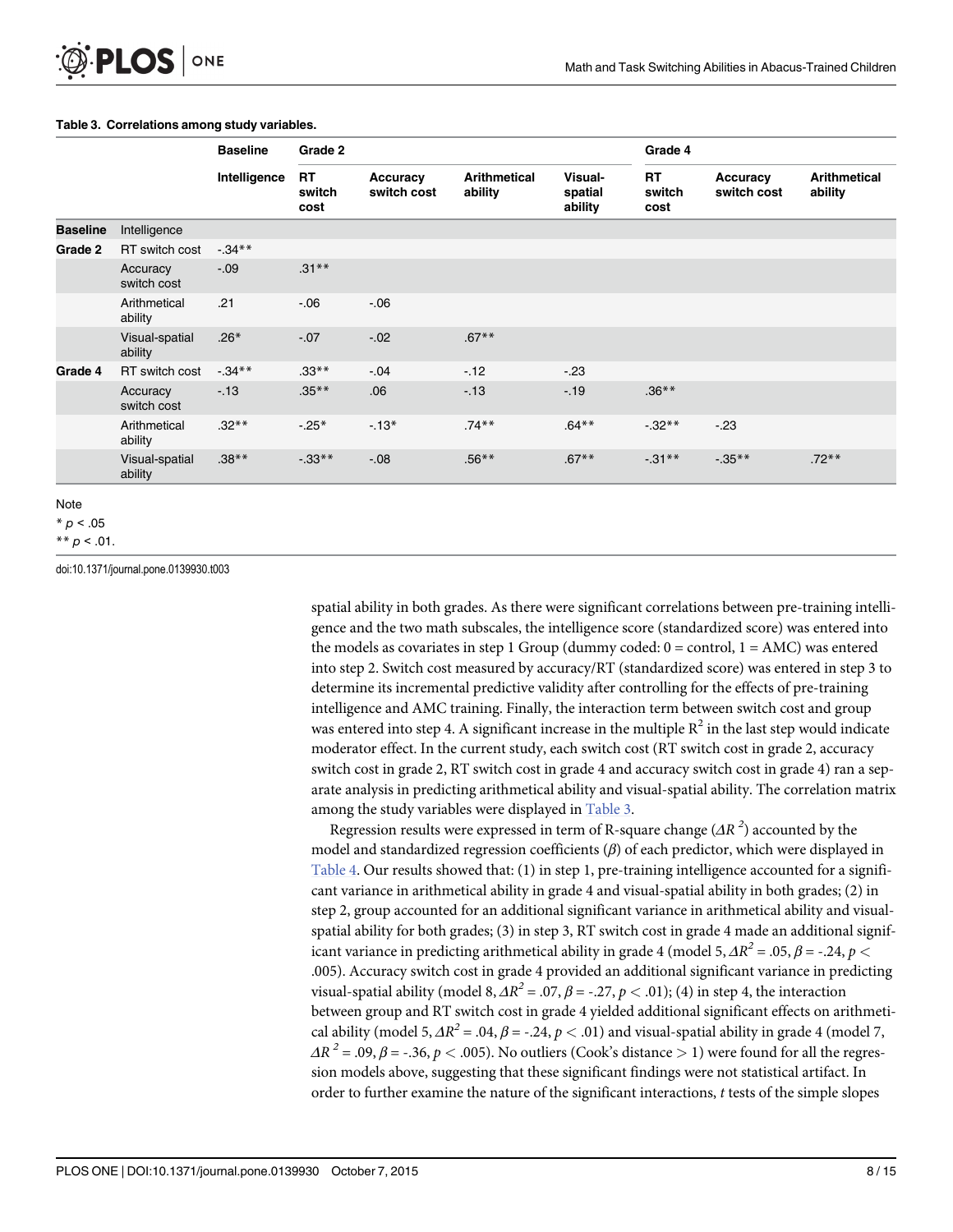<span id="page-8-0"></span>

Model 1 Steps  $\Delta R^2$  Intelligence group RT switch cost  $^{G2}$  group × RT switch cost  $^{G2}$ Arithmetical ability <sup>G2</sup> Step 1 .04 .21 Step 2 .14\*\* .18 .38\*\* Step 3 .00 .20 .38\*\* .05 Step 4 .02 .21 .38\*\* .18 -.18 Model 2 Steps ΔR<sup>2</sup> Intelligence group Accuracy switch cost <sup>G2</sup> group ×Accuracy switch cost <sup>G2</sup> Arithmetical ability  $G^2$  Step 3 .00 .18 .38\*\* -.03 Step 4 .01 .16 .38\*\* .05 -.14 Model 3 Steps  $\Delta R^2$  Intelligence group RT switch cost  $^{G2}$  group × RT switch cost  $^{G2}$ Visual-spatial ability<sup>G2</sup> 6 Step 1  $.07*$  .26\* Step 2 .18\*\* .23\* .42\*\* Step 3 .00 .25\* .43\*\* .06 Step 4 .04 .26\* .42\*\* .22 -.25 Model 4 Steps  $\Delta R^2$  Intelligence group Accuracy switch cost  $^{G2}$  group ×Accuracy switch cost  $^{G2}$ Visual-spatial ability<sup>G2</sup> Step 3 .00 .23\* .42\*\* .01 Step 4 .01 .21 .42\*\* .08 -.11 Model 5 Steps  $\Delta R^2$  Intelligence group RT switch cost  $^{G4}$  group × RT switch cost  $^{G4}$ Arithmetical ability<sup>G4</sup> Step 1  $.10^{**}$  .32\*\* Step 2 .46\*\* .27\*\* .68\*\* Step 3 .05\*\* .19\* .68\*\* -.24\*\* Step 4 .04\*\* .22\*\* .68\*\* -.11 -.24\*\* Model 6 Steps ΔR<sup>2</sup> Intelligence group Accuracy switch cost <sup>G4</sup> group ×Accuracy switch cost <sup>G4</sup> Arithmetical ability<sup>G4</sup> 5tep 3 .02 .25<sup>\*\*</sup> .67<sup>\*\*</sup> .12 Step 4  $.01$   $.25**$   $.67**$   $.06$   $.10$ Model 7 Steps  $\Delta R^2$  Intelligence group RT switch cost  $^{G4}$  group × RT switch cost  $^{G4}$ Visual-spatial ability<sup>G4</sup> Step 1  $.15**$  .38\* Step 2 .14\*\* .36\*\* .38\*\* Step 3 .04 .29\* .38\*\* -.21 Step 4  $.09^{**}$  .33\*\*  $.33^{**}$  .37\*\*  $.01$  .36\*\* Model 8  $\,$  Steps  $\,$   $\Delta$ R $^{2}$  Intelligence group Accuracy switch cost  $^{G4}$  group  $\times$ Accuracy switch cost  $^{G4}$ Visual-spatial ability<sup>G4</sup> Step 3  $.07*$   $.32*$   $.35**$   $.27*$ Step 4  $.01$   $.32*$   $.35**$   $.16$   $.16$ 

[Table 4.](#page-7-0) Summary of hierarchical regression models using covariates, group, task switching and interactions between group and switch cost as predictors for math abilities.

Note: As step 1 and step 2 were the same for model 1 and 2, model 3 and 4, model 5 and 6, model 7 and 8, they were only displayed in model 1, 3, 5 and 7 for the sake of brevity.

 $* p < .05$ 

\*\*  $p < .01$ .

doi:10.1371/journal.pone.0139930.t004

[\[50](#page-13-0), [51\]](#page-13-0) at two levels of moderator (AMC or control) were computed. The results indicated that RT switch cost in grade 4 was negatively related to arithmetical ability ( $t$  (63) = -3.99,  $p$  < .01) and visual-spatial ability (t (63) = -3.76,  $p < .01$ ) in AMC children, but not in control children (t (63) = -1.14, p = .26; t (63) = -.09, p = .93). In addition,  $Fig 3$  showed the relationships between task switching and math abilities in each group.

## **Discussion**

This study investigated how AMC training affected math abilities and executive functions and modulated their relationships. The results demonstrated that long-term AMC training was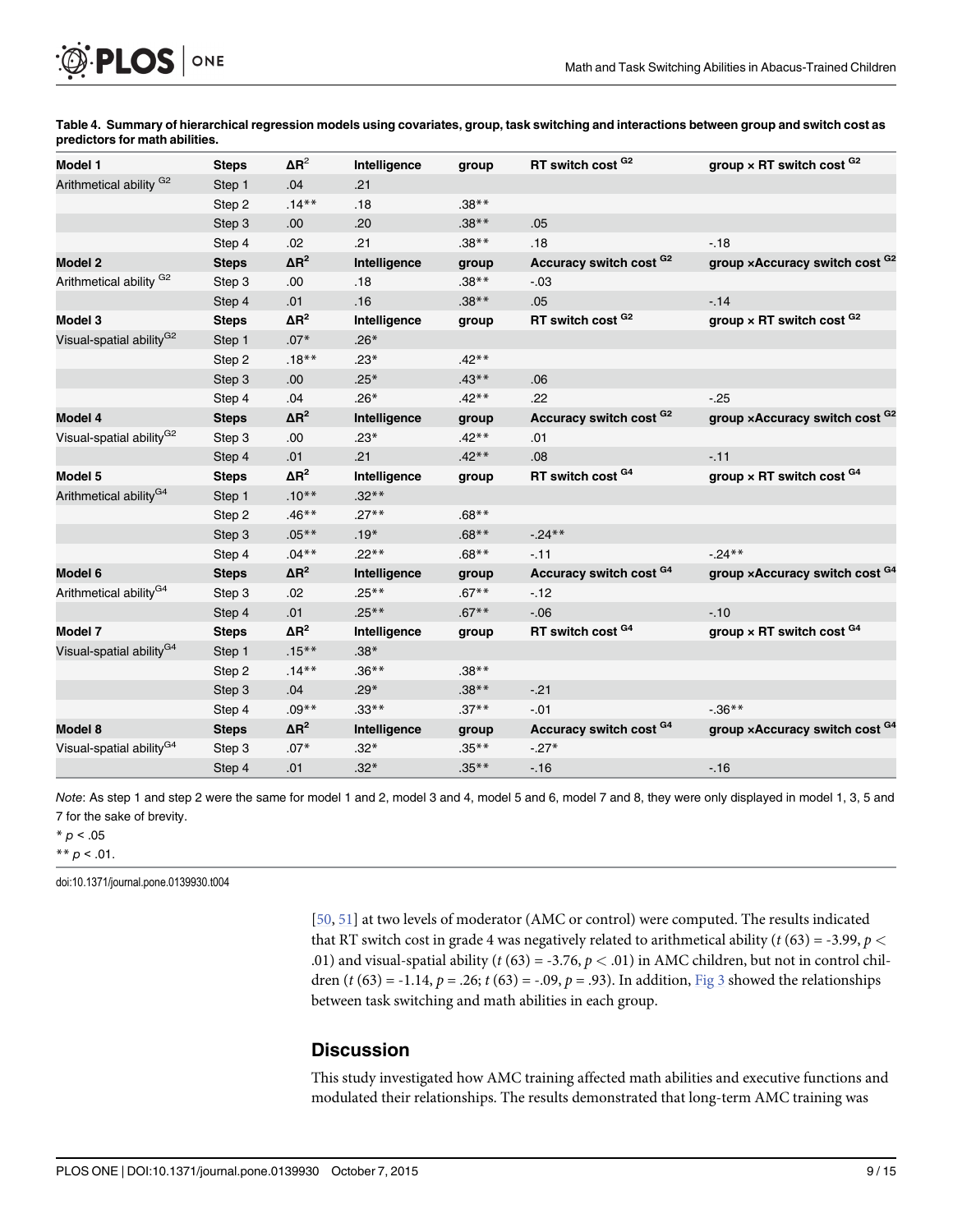<span id="page-9-0"></span>

[Fig 3. I](#page-8-0)nteraction between AMC training and task switching ability measured by RT switch cost in grade 4 to predict math abilities. The criterion on the y-axis was plotted against two levels of the task switching ability: low switching ability (1 SD above the mean of RT switch cost) and high switching ability (1 SD below the mean of RT switch cost). Plotted regression lines represented the correlations in AMC (red line) and control groups (blue line). Each line represented partial correlations between task switching and math abilities for each group after controlling for pre-training intelligence.

doi:10.1371/journal.pone.0139930.g003

associated with better arithmetical and visual-spatial abilities. An interaction between training and switch cost was also found in predicting math abilities, suggesting stronger associations between task switching and math abilities in AMC versus control group.

## Effect of AMC Training on Math Abilities

Consistent with previous studies [[28](#page-12-0), [30](#page-12-0)], AMC group was found to perform better in arithmetical subscale than control group, suggesting the effect of AMC training on basic calculation abilities. Importantly, AMC children were also found to outperform their counterparts in visual-spatial subscale. This finding for the first time suggested that AMC training affects math ability in visual-spatial domain, although this training focused on improving calculation speed and accuracy. It is possible that AMC training enabled children to use some strategies that benefit high-order math ability; one of the strategies proposed by previous studies is visual-based strategy [[31](#page-12-0), [32](#page-12-0)]. It is speculated that long-term experience of operating physical and/or imagined abacus might promote the construction and formation of mental images, and then improve mathematical performance in visual-spatial domain.

# Effect of AMC Training on Task Switching

AMC children were found to respond faster than their peers in the mixed block requiring switching back and forth between two conflicting rules. The finding was in line with our prediction that AMC training might affect the ability to switch between different mental sets. Previous neuroimaging studies have reported that the frontal-parietal network is involved in both abacus mental calculation  $[31, 32, 52]$  $[31, 32, 52]$  $[31, 32, 52]$  $[31, 32, 52]$  $[31, 32, 52]$  $[31, 32, 52]$  $[31, 32, 52]$  and task switching processes  $[53–55]$  $[53–55]$  $[53–55]$  $[53–55]$  $[53–55]$ , suggesting that these two processes may share similar underlying neural substrates. It might be the neural mechanism that why AMC training benefited response speed in switch task. Such benefit may also reflect the influence of AMC training on working memory as the switching task used in the current study was suggested to tap the cognitive process of working memory in addition to switching process [[49](#page-13-0)].

Our longitudinal analysis suggested that the switch cost decreased significantly from grade 2 to grade 4, which was consistent with some cross-sectional studies [\[56,](#page-13-0) [57\]](#page-13-0). This study did not reveal any effect of AMC training on switch cost. One explanation was that the absence of AMC training effect was related to immature task switching process. It has been proposed that children development driven by typical age-related development and training-induced plasticity share some common underlying neural mechanisms [\[58](#page-13-0)]. Especially, the underlying neural circuits for executive function are still developing until late childhood and adolescence [\[59\]](#page-13-0). Therefore, we assumed that such development for children in this study might have buffered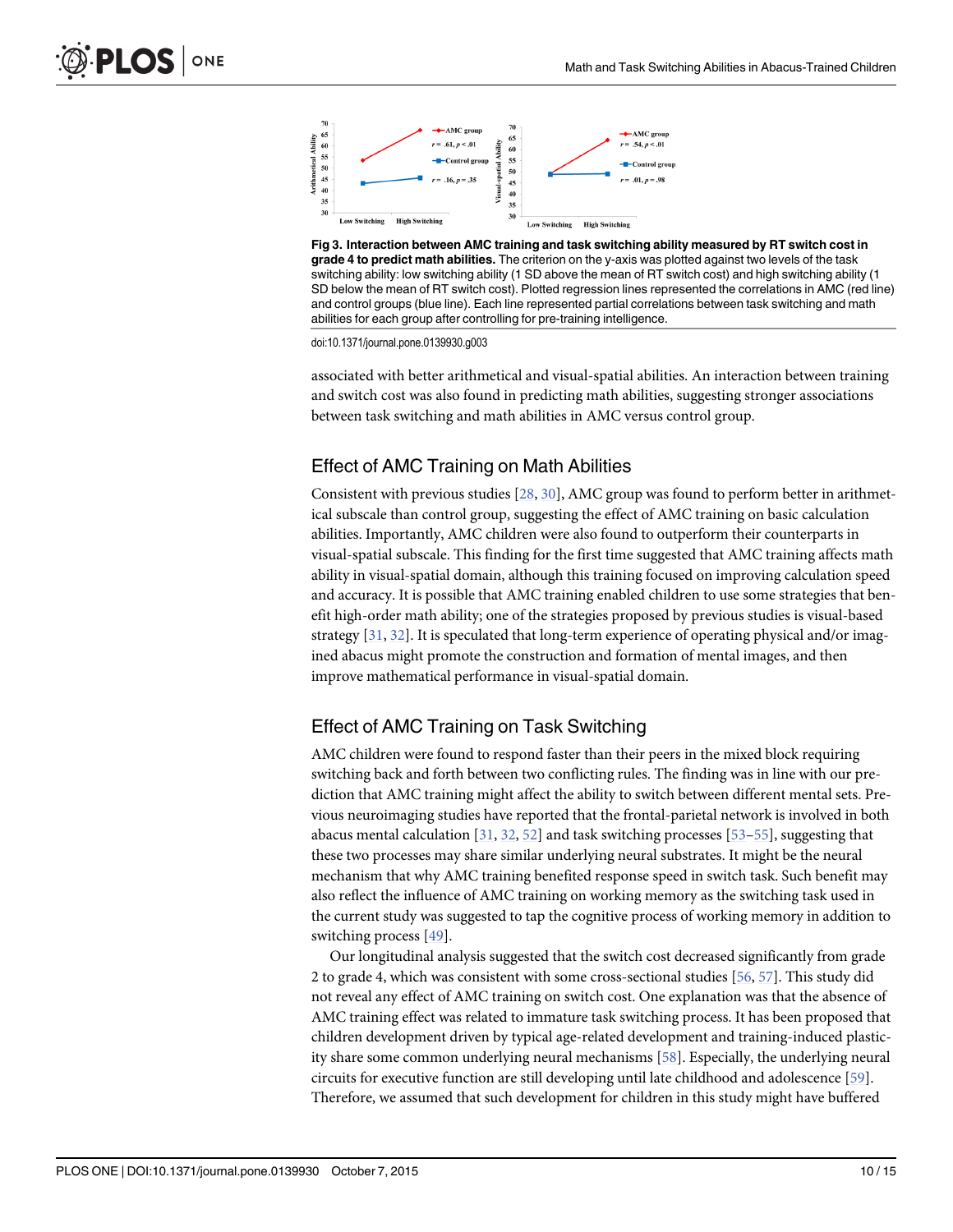<span id="page-10-0"></span>the effect of AMC training on switching ability. A previous study supported this argument by finding that only young adults but not children showed training-related benefits [[60](#page-13-0)].

# Effect of AMC Training, Task Switching Ability and Their Interactions on Math Abilities

The most important finding of the current study was that long-term AMC training modulated the relationships of task switching ability to arithmetical and visual-spatial abilities for fourth graders. For AMC children, task switching ability was positively related to math abilities even when early general intelligence was controlled, which, however, was not found in control children. The finding supported our hypothesis that AMC children showed stronger associations between task switching and math abilities. Our recent study has demonstrated that AMC children showed increased functional activations and resting-state functional connectivity within the frontal-parietal network in comparison with control children [[60](#page-13-0)], providing evidence that the AMC training might enhance the efficiency of the frontal-parietal network. Interestingly, this network is involved in both task switching and math abilities  $[53, 61]$  $[53, 61]$  $[53, 61]$  $[53, 61]$ , thus, the shared underlying neural mechanism may lead to the more significant correlations between math abilities and executive function in AMC versus control group. Such interpretation may be supported by a recent fMRI study  $[62]$  $[62]$  showing that the reorganization of functional connectivity within the frontal-parietal network modulated post-training working memory performance.

Besides, intelligence measured before administrating AMC training was found to be related to math abilities later. This finding supported the claim that individual differences in early cognitive ability are related to later math learning  $[63]$  $[63]$  $[63]$ . Another strength of the current study was that intelligence was controlled in the relationship between task switching and math abilities, which was reported to be an limitation in a previous meta-analysis  $[22]$  $[22]$  $[22]$ . In line with a few studies [\[64,](#page-14-0) [65\]](#page-14-0), our study showed that task switching ability is, over and above early intelligence, an important contributor for math abilities.

## Limitations

One important limitation of the current study was that we did not assess children's baseline math and task switching abilities. The lack of these baseline evaluations could not guarantee that the samples were equivalent in math and task switching before the AMC training started. Thus, group differences in our findings might be driven by pre-training group differences other than AMC training. However, it is ensured that both groups were matched in age, gender, problem and motivation behaviors, general intelligence, and inhibitory ability during the baseline evaluation. Additionally, parents and teachers reported that children in both AMC and control groups had never learned math consistently before first grade. That is to say, the two groups were matched as closely as possible, which might reduce the possibility that the findings in this study were driven by pre-training group differences. Another limitation in the current study was that only one switching task was used because different switching tasks tap the different aspects of executive functions [\[48](#page-13-0)]. Therefore, future work should consider stricter baseline control and better study design.

# **Conclusions**

The current study for the first time suggested that AMC training not only affect high-order math abilities in children aged between 7 and 11 but also modulate the relationships between switch cost and math abilities. The current work expanded our understanding of the relationships between executive functions, interventions, and math achievements, and thus might help develop effective training programs for children at risk for mathematical learning inabilities.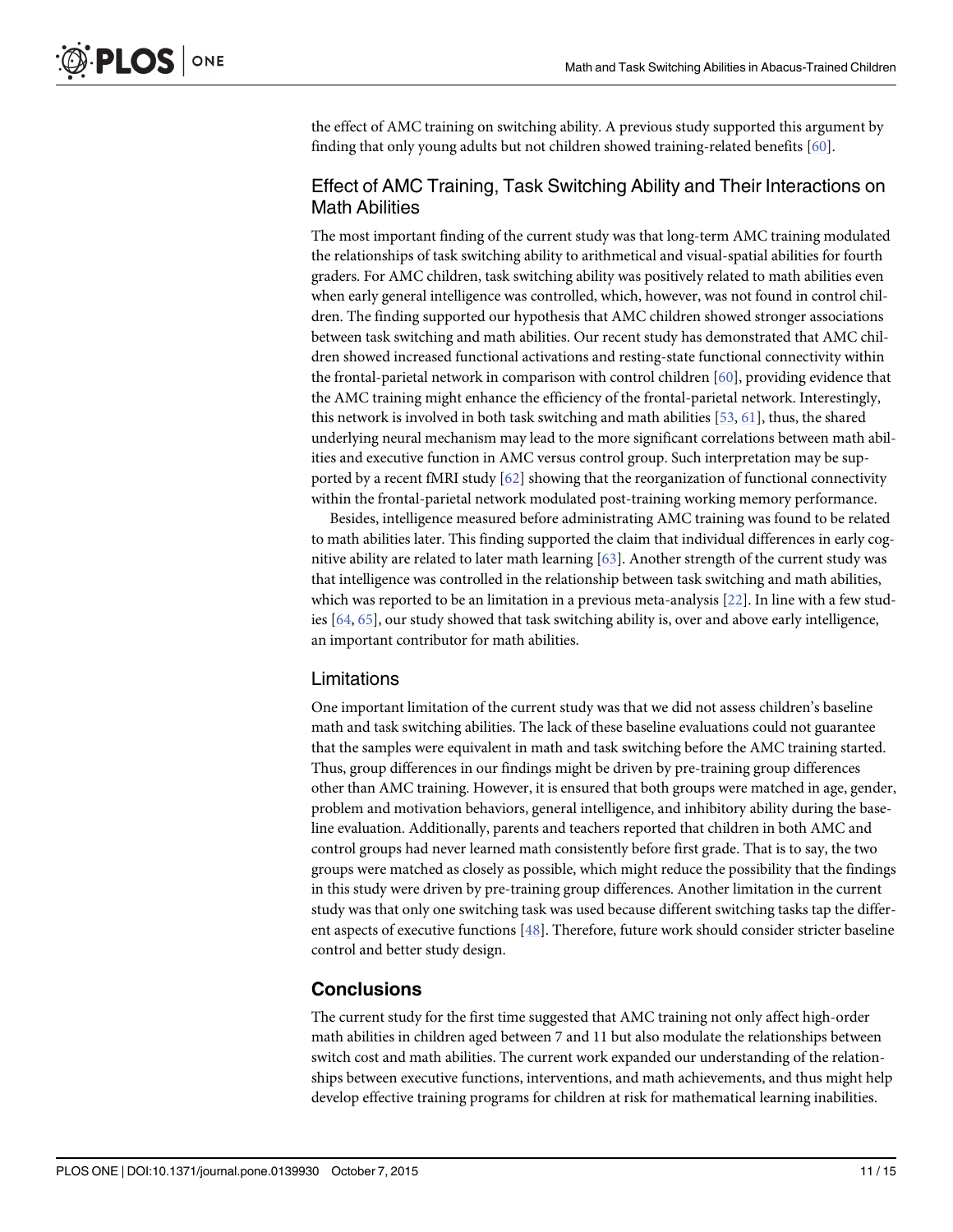# <span id="page-11-0"></span>Supporting Information

[S1 Dataset.](http://www.plosone.org/article/fetchSingleRepresentation.action?uri=info:doi/10.1371/journal.pone.0139930.s001) The dataset for the current study. (SAV)

#### Acknowledgments

Thanks to the Chinese Abacus and Mental Arithmetic Association, the Abacus Association of Heilongjiang and Qiqihar for their supports. Thanks also to the children, their parents, and staffs who participated in the study. We are also grateful to Yunqi Wang for help with language editing.

#### Author Contributions

Conceived and designed the experiments: FYC. Performed the experiments: CJW JW YY. Analyzed the data: CJW. Contributed reagents/materials/analysis tools: CJW FJG. Wrote the paper: CJW FJG YY YZH FYC.

#### References

- [1.](#page-0-0) Hafer R, Hafer G. Do Entry Level Math Skills Predict Success in Principles of Economics. Journal of Economics and Economic Education Research. 2002; 3(1):3–11.
- [2.](#page-0-0) Shapka JD, Domene JF, Keating DP. Trajectories of career aspirations through adolescence and young adulthood: Early math achievement as a critical filter. Educational Research and Evaluation. 2006; 12(4):347–58.
- [3.](#page-0-0) Shapka JD, Domene JF, Keating DP. Gender, mathematics achievement, and the educational and occupational aspirations of Canadian youth. 2008.
- [4.](#page-0-0) Joensen JS, Nielsen HS. Is there a causal effect of high school math on labor market outcomes? Journal of Human Resources. 2009; 44(1):171–98.
- 5. Undurraga EA, Behrman JR, Grigorenko EL, Schultz A, Yiu J, Godoy RA. Math skills and market and non-market outcomes: Evidence from an Amazonian society. 2013.
- [6.](#page-0-0) Koedel C, Tyhurst E. Math skills and labor-market outcomes: Evidence from a resume-based field experiment. Economics of Education Review. 2012; 31(1):131–40. doi: [10.1016/j.econedurev.2011.09.](http://dx.doi.org/10.1016/j.econedurev.2011.09.006) [006](http://dx.doi.org/10.1016/j.econedurev.2011.09.006)
- [7.](#page-0-0) Jordan NC, Kaplan D, Ramineni C, Locuniak MN. Early math matters: kindergarten number competence and later mathematics outcomes. Developmental psychology. 2009; 45(3):850. doi: [10.1037/](http://dx.doi.org/10.1037/a0014939) [a0014939](http://dx.doi.org/10.1037/a0014939) PMID: [19413436](http://www.ncbi.nlm.nih.gov/pubmed/19413436)
- [8.](#page-0-0) Mazzocco MM, Feigenson L, Halberda J. Preschoolers' precision of the approximate number system predicts later school mathematics performance. PLoS one. 2011; 6(9):e23749. doi: [10.1371/journal.](http://dx.doi.org/10.1371/journal.pone.0023749) [pone.0023749](http://dx.doi.org/10.1371/journal.pone.0023749) PMID: [21935362](http://www.ncbi.nlm.nih.gov/pubmed/21935362)
- [9.](#page-0-0) Matejko AA, Price GR, Mazzocco MM, Ansari D. Individual differences in left parietal white matter predict math scores on the Preliminary Scholastic Aptitude Test. Neuroimage. 2013; 66:604–10. doi: [10.](http://dx.doi.org/10.1016/j.neuroimage.2012.10.045) [1016/j.neuroimage.2012.10.045](http://dx.doi.org/10.1016/j.neuroimage.2012.10.045) PMID: [23108272](http://www.ncbi.nlm.nih.gov/pubmed/23108272)
- 10. Libertus ME, Feigenson L, Halberda J. Is approximate number precision a stable predictor of math abil-ity? Learning and individual differences. 2013; 25:126-33. PMID: [23814453](http://www.ncbi.nlm.nih.gov/pubmed/23814453)
- [11.](#page-0-0) LeFevre JA, Fast L, Skwarchuk SL, Smith-Chant BL, Bisanz J, Kamawar D, et al. Pathways to mathematics: Longitudinal predictors of performance. Child development. 2010; 81(6):1753–67. doi: [10.](http://dx.doi.org/10.1111/j.1467-8624.2010.01508.x) [1111/j.1467-8624.2010.01508.x](http://dx.doi.org/10.1111/j.1467-8624.2010.01508.x) PMID: [21077862](http://www.ncbi.nlm.nih.gov/pubmed/21077862)
- [12.](#page-0-0) Clark CA, Pritchard VE, Woodward LJ. Preschool executive functioning abilities predict early mathematics achievement. Developmental psychology. 2010; 46(5):1176. doi: [10.1037/a0019672](http://dx.doi.org/10.1037/a0019672) PMID: [20822231](http://www.ncbi.nlm.nih.gov/pubmed/20822231)
- [13.](#page-0-0) Aarnoudse-Moens CSH, Weisglas-Kuperus N, Duivenvoorden HJ, van Goudoever JB, Oosterlaan J. Executive function and IQ predict mathematical and attention problems in very preterm children. PloS one. 2013; 8(2):e55994. doi: [10.1371/journal.pone.0055994](http://dx.doi.org/10.1371/journal.pone.0055994) PMID: [23390558](http://www.ncbi.nlm.nih.gov/pubmed/23390558)
- [14.](#page-1-0) Miyake A, Friedman NP, Emerson MJ, Witzki AH, Howerter A, Wager TD. The unity and diversity of executive functions and their contributions to complex "frontal lobe" tasks: A latent variable analysis. Cognitive psychology. 2000; 41(1):49–100. PMID: [10945922](http://www.ncbi.nlm.nih.gov/pubmed/10945922)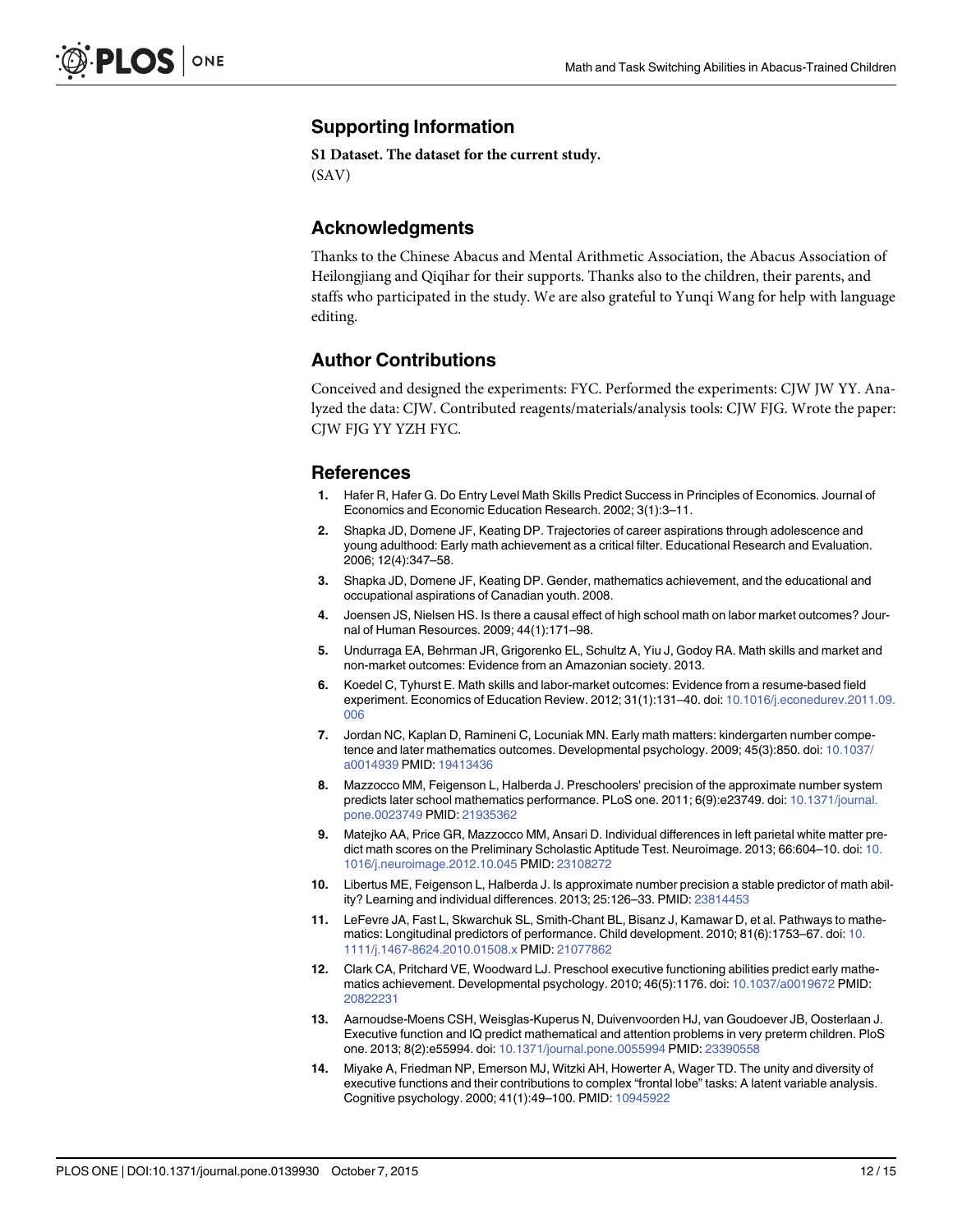- <span id="page-12-0"></span>[15.](#page-1-0) Huizinga M, Dolan CV, van der Molen MW. Age-related change in executive function: Developmental trends and a latent variable analysis. Neuropsychologia. 2006; 44(11):2017–36. PMID: [16527316](http://www.ncbi.nlm.nih.gov/pubmed/16527316)
- [16.](#page-1-0) Miyake A, editor Individual differences in executive function: Basic findings and implications for self-regulation research. meeting of the Association for Psychological Science, San Francisco; 2009.
- [17.](#page-1-0) Baddeley A. Working memory. Science. 1992; 255(5044):556-9. PMID: [1736359](http://www.ncbi.nlm.nih.gov/pubmed/1736359)
- [18.](#page-1-0) Bull R, Lee K. Executive functioning and mathematics achievement. Child Development Perspectives. 2014; 8(1):36–41.
- [19.](#page-1-0) Monsell S. Task switching. Trends in cognitive sciences. 2003; 7(3):134–40. PMID: [12639695](http://www.ncbi.nlm.nih.gov/pubmed/12639695)
- [20.](#page-1-0) Meyer M, Salimpoor V, Wu S, Geary D, Menon V. Differential contribution of specific working memory components to mathematics achievement in 2nd and 3rd graders. Learning and Individual Differences. 2010; 20(2):101–9. PMID: [21660238](http://www.ncbi.nlm.nih.gov/pubmed/21660238)
- [21.](#page-1-0) Raghubar KP, Barnes MA, Hecht SA. Working memory and mathematics: A review of developmental, individual difference, and cognitive approaches. Learning and Individual Differences. 2010; 20(2):110– 22.
- [22.](#page-1-0) Yeniad N, Malda M, Mesman J, van IJzendoorn MH, Pieper S. Shifting ability predicts math and reading performance in children: A meta-analytical study. Learning and Individual Differences. 2013; 23:1–9.
- [23.](#page-1-0) Espy KA, McDiarmid MM, Cwik MF, Stalets MM, Hamby A, Senn TE. The contribution of executive functions to emergent mathematic skills in preschool children. Developmental neuropsychology. 2004; 26(1):465–86. PMID: [15276905](http://www.ncbi.nlm.nih.gov/pubmed/15276905)
- [24.](#page-1-0) Toll SW, Van der Ven SH, Kroesbergen EH, Van Luit JE. Executive functions as predictors of math learning disabilities. Journal of Learning Disabilities. 2011; 44(6):521–32. doi: [10.1177/](http://dx.doi.org/10.1177/0022219410387302) [0022219410387302](http://dx.doi.org/10.1177/0022219410387302) PMID: [21177978](http://www.ncbi.nlm.nih.gov/pubmed/21177978)
- [25.](#page-1-0) Davis CL, Tomporowski PD, McDowell JE, Austin BP, Miller PH, Yanasak NE, et al. Exercise improves executive function and achievement and alters brain activation in overweight children: a randomized, controlled trial. Health Psychology. 2011; 30(1):91. doi: [10.1037/a0021766](http://dx.doi.org/10.1037/a0021766) PMID: [21299297](http://www.ncbi.nlm.nih.gov/pubmed/21299297)
- 26. Witt M. School based working memory training: Preliminary finding of improvement in children's mathematical performance. Advances in Cognitive Psychology. 2011; 7:7. doi: [10.2478/v10053-008-0083-3](http://dx.doi.org/10.2478/v10053-008-0083-3) PMID: [21818243](http://www.ncbi.nlm.nih.gov/pubmed/21818243)
- [27.](#page-1-0) Holmes J, Gathercole SE, Dunning DL. Adaptive training leads to sustained enhancement of poor working memory in children. Developmental science. 2009; 12(4):F9–F15. doi: [10.1111/j.1467-7687.](http://dx.doi.org/10.1111/j.1467-7687.2009.00848.x) [2009.00848.x](http://dx.doi.org/10.1111/j.1467-7687.2009.00848.x) PMID: [19635074](http://www.ncbi.nlm.nih.gov/pubmed/19635074)
- [28.](#page-1-0) Stigler JW. "Mental abacus": The effect of abacus training on Chinese children's mental calculation. Cognitive Psychology. 1984; 16(2):145–76.
- 29. Hatano G, Miyake Y, Binks MG. Performance of expert abacus operators. Cognition. 1977; 5(1):47–55.
- [30.](#page-1-0) Amaiwa S, Hatano G. Effects of abacus learning on 3rd-graders' performance in paper-and-pencil tests of calculation. Japanese Psychological Research. 1989.
- [31.](#page-1-0) Hanakawa T, Honda M, Okada T, Fukuyama H, Shibasaki H. Neural correlates underlying mental calculation in abacus experts: a functional magnetic resonance imaging study. Neuroimage. 2003; 19 (2):296–307. PMID: [12814580](http://www.ncbi.nlm.nih.gov/pubmed/12814580)
- [32.](#page-1-0) Chen F, Hu Z, Zhao X, Wang R, Yang Z, Wang X, et al. Neural correlates of serial abacus mental calculation in children: a functional MRI study. Neuroscience letters. 2006; 403(1):46–51.
- [33.](#page-1-0) Hu Y, Geng F, Tao L, Hu N, Du F, Fu K, et al. Enhanced white matter tracts integrity in children with abacus training. Human brain mapping. 2011; 32(1):10–21. doi: [10.1002/hbm.20996](http://dx.doi.org/10.1002/hbm.20996) PMID: [20235096](http://www.ncbi.nlm.nih.gov/pubmed/20235096)
- [34.](#page-1-0) Wang Y, Geng F, Hu Y, Du F, Chen F. Numerical processing efficiency improved in experienced mental abacus children. Cognition. 2013; 127(2):149–58. doi: [10.1016/j.cognition.2012.12.004](http://dx.doi.org/10.1016/j.cognition.2012.12.004) PMID: [23454790](http://www.ncbi.nlm.nih.gov/pubmed/23454790)
- [35.](#page-1-0) Li Y, Hu Y, Zhao M, Wang Y, Huang J, Chen F. The neural pathway underlying a numerical working memory task in abacus-trained children and associated functional connectivity in the resting brain. Brain research. 2013; 1539:24–33. doi: [10.1016/j.brainres.2013.09.030](http://dx.doi.org/10.1016/j.brainres.2013.09.030) PMID: [24080400](http://www.ncbi.nlm.nih.gov/pubmed/24080400)
- [36.](#page-1-0) Irwing P, Hamza A, Khaleefa O, Lynn R. Effects of Abacus training on the intelligence of Sudanese children. Personality and Individual Differences. 2008; 45(7):694–6.
- [37.](#page-1-0) Lee Y-s, Lu M-j, Ko H-p. Effects of skill training on working memory capacity. Learning and Instruction. 2007; 17(3):336–44.
- [38.](#page-1-0) Bull R, Scerif G. Executive functioning as a predictor of children's mathematics ability: Inhibition, switching, and working memory. Developmental neuropsychology. 2001; 19(3):273–93. PMID: [11758669](http://www.ncbi.nlm.nih.gov/pubmed/11758669)
- [39.](#page-2-0) Caldwell CB, Pianta RC. A measure of young children's problem and competence behaviors: The Early School Behavior Scale. Journal of Psychoeducational Assessment. 1991; 9(1):32–44.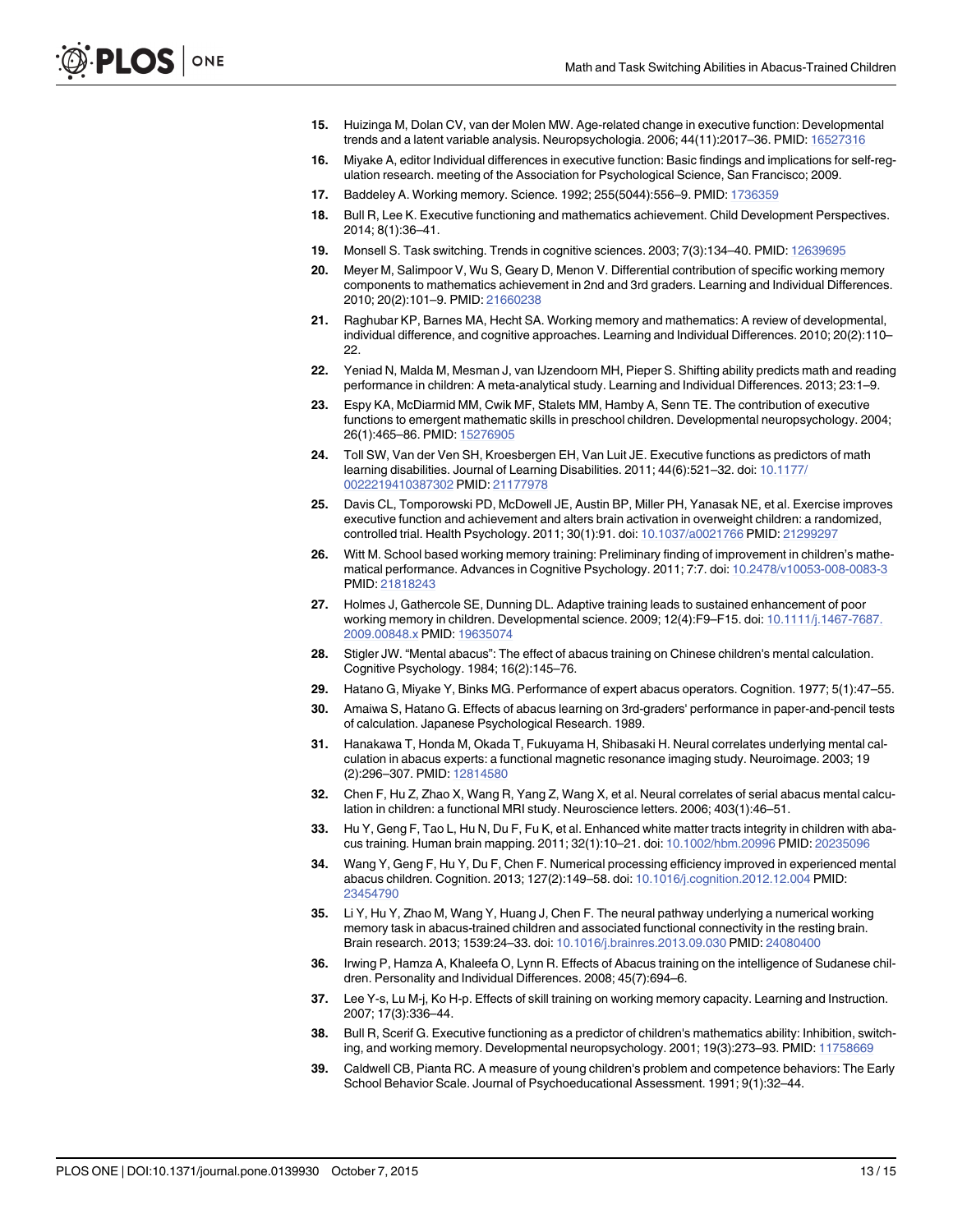- <span id="page-13-0"></span>[40.](#page-2-0) Zhang X. Parent–child and teacher–child relationships in Chinese preschoolers: The moderating role of preschool experiences and the mediating role of social competence. Early Childhood Research Quarterly. 2011; 26(2):192–204.
- [41.](#page-3-0) Morgan GA, Wang J, Liao H-F, Xu Q. 14 Using the Dimensions of Mastery Questionnaire (DMQ) to Assess Mastery Motivation of English-and Chinese-Speaking Children. Handbook of self-regulatory processes in development: New directions and international perspectives. 2012:305.
- [42.](#page-3-0) Morgan GA, Busch-Rossnagel NA, Barrett KC, Wang J. The Dimensions of Mastery Questionnaire (DMQ): a manual about its development, psychometrics, and use. Fort Collins: Colorado State University. 2009.
- [43.](#page-3-0) Li D, Chen G. Combined Raven's test (CRT): Chinese revised version. Shanghai: EastChinaNormal University. 1989.
- [44.](#page-3-0) Wang D. A report on the third revision of combined raven's test (CRT-C3) for children in China. Chinese Journal of Clinical Psychology. 2007; 15(6):559.
- [45.](#page-3-0) Haffner J, Baro K, Parzer P, Resch F. Heidelberger Rechentest: Erfassung mathematischer Basiskompetenzen im Grundschulalter, HRT 1–4. Göttingen: Hogrefe. 2005.
- [46.](#page-3-0) Wu H, Li L. Development of Chinese rating scale of pupil's mathematic abilities and study on its reliability and validity. Zhongguo Gonggong Weisheng Zazhi (Chinese). 2005; 21(4):473–5.
- [47.](#page-3-0) Li L, Wu H. The Establsihment of Normal Model for Rating scale of Ba c Mathematical Competencies in the Elementary School Level in China. zhongguo Xuexiao Weisheng (in Chinese). 2005; 25(5):532–4.
- [48.](#page-3-0) Davidson MC, Amso D, Anderson LC, Diamond A. Development of cognitive control and executive functions from 4 to 13 years: evidence from manipulations of memory, inhibition, and task switching. Neuropsychologia. 2006; 44(11):2037–78. doi: [10.1016/j.neuropsychologia.2006.02.006](http://dx.doi.org/10.1016/j.neuropsychologia.2006.02.006) PMID: [16580701](http://www.ncbi.nlm.nih.gov/pubmed/16580701); PubMed Central PMCID: PMC1513793.
- [49.](#page-4-0) Brocki KC, Tillman C. Mental Set Shifting in Childhood: The Role of Working Memory and Inhibitory Control. Infant and Child Development. 2014.
- [50.](#page-7-0) Cohen J, Cohen P, West SG, Aiken LS. Applied multiple regression/correlation analysis for the behavioral sciences: Routledge; 2013.
- [51.](#page-7-0) Aiken LS, West SG, Reno RR. Multiple regression: Testing and interpreting interactions: Sage; 1991.
- [52.](#page-9-0) Ku Y, Hong B, Zhou W, Bodner M, Zhou Y-D. Sequential neural processes in abacus mental addition: an EEG and FMRI case study. PloS one. 2012; 7(5):e36410. doi: [10.1371/journal.pone.0036410](http://dx.doi.org/10.1371/journal.pone.0036410) PMID: [22574155](http://www.ncbi.nlm.nih.gov/pubmed/22574155)
- [53.](#page-9-0) Badre D, Wagner AD. Computational and neurobiological mechanisms underlying cognitive flexibility. Proceedings of the National Academy of Sciences. 2006; 103(18):7186–91.
- 54. Gold BT, Powell DK, Xuan L, Jicha GA, Smith CD. Age-related slowing of task switching is associated with decreased integrity of frontoparietal white matter. Neurobiology of aging. 2010; 31(3):512–22. doi: [10.1016/j.neurobiolaging.2008.04.005](http://dx.doi.org/10.1016/j.neurobiolaging.2008.04.005) PMID: [18495298](http://www.ncbi.nlm.nih.gov/pubmed/18495298)
- [55.](#page-9-0) Chevalier N, Sheffield TD, Nelson JM, Clark CA, Wiebe SA, Espy KA. Underpinnings of the costs of flexibility in preschool children: the roles of inhibition and working memory. Developmental neuropsychology. 2012; 37(2):99–118. doi: [10.1080/87565641.2011.632458](http://dx.doi.org/10.1080/87565641.2011.632458) PMID: [22339225](http://www.ncbi.nlm.nih.gov/pubmed/22339225)
- [56.](#page-9-0) Cohen S, Bixenman M, Meiran N, Diamond A, editors. Task switching in children. South Carolina Bicentennial Symposium on Attention; 2001.
- [57.](#page-9-0) Crone EA, Bunge SA, Van Der Molen MW, Ridderinkhof KR. Switching between tasks and responses: A developmental study. Developmental Science. 2006; 9(3):278–87. PMID: [16669798](http://www.ncbi.nlm.nih.gov/pubmed/16669798)
- [58.](#page-9-0) Klingberg T. Childhood cognitive development as a skill. Trends in cognitive sciences. 2014; 18 (11):573–9. doi: [10.1016/j.tics.2014.06.007](http://dx.doi.org/10.1016/j.tics.2014.06.007) PMID: [25042686](http://www.ncbi.nlm.nih.gov/pubmed/25042686)
- [59.](#page-9-0) Best JR, Miller PH, Jones LL. Executive functions after age 5: Changes and correlates. Developmental Review. 2009; 29(3):180–200. PMID: [20161467](http://www.ncbi.nlm.nih.gov/pubmed/20161467)
- [60.](#page-10-0) Jolles DD, Van Buchem MA, Crone EA, Rombouts SA. Functional brain connectivity at rest changes after working memory training. Human brain mapping. 2013; 34(2):396–406. doi: [10.1002/hbm.21444](http://dx.doi.org/10.1002/hbm.21444) PMID: [22076823](http://www.ncbi.nlm.nih.gov/pubmed/22076823)
- [61.](#page-10-0) Lin J-FL, Imada T, Kuhl PK. Mental addition in bilinguals: an fMRI study of task-related and performance-related activation. Cerebral Cortex. 2012; 22(8):1851–61. doi: [10.1093/cercor/bhr263](http://dx.doi.org/10.1093/cercor/bhr263) PMID: [21965440](http://www.ncbi.nlm.nih.gov/pubmed/21965440)
- [62.](#page-10-0) Zhang G, Yao L, Shen J, Yang Y, Zhao X. Reorganization of functional brain networks mediates the improvement of cognitive performance following real-time neurofeedback training of working memory. Hum Brain Mapp. 2015; 36(5):1705–15. doi: [10.1002/hbm.22731](http://dx.doi.org/10.1002/hbm.22731) PMID: [25545862.](http://www.ncbi.nlm.nih.gov/pubmed/25545862)